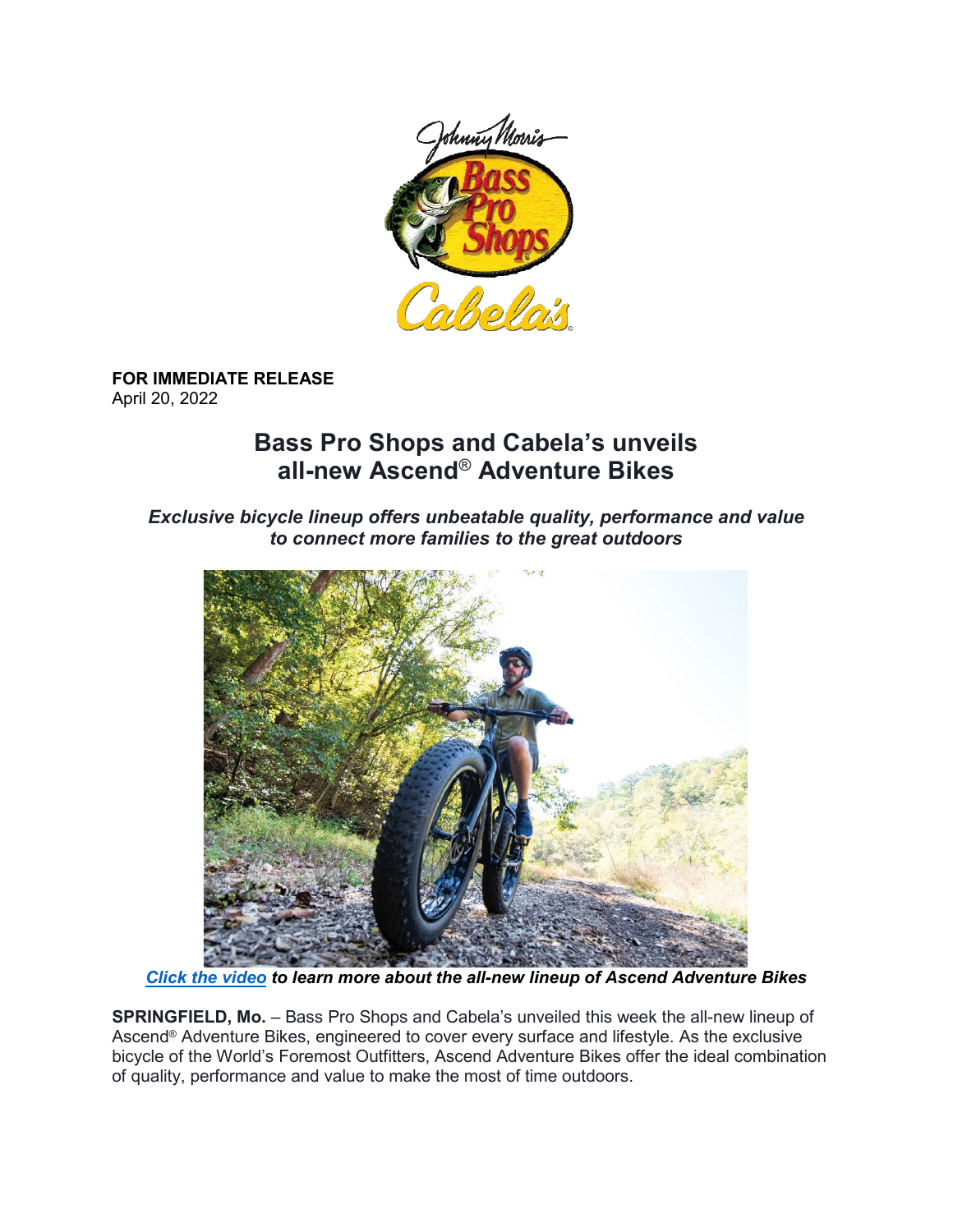Debuted for the first time during the World's Fishing Fair from March 30 – April 3 at Bass Pro Shops' National Headquarters in Springfield, Mo., Ascend Adventure Bikes are now available for purchase online at [www.basspro.com](http://www.basspro.com/) or [www.cabelas.com](http://www.cabelas.com/) and in select Bass Pro Shops and Cabela's retail locations across the United States.

## **Built to deliver adventure after adventure**

From pedals to handlebar, Ascend Adventure Bikes are engineered for excellence at an unbeatable value for all outdoor enthusiasts. Featuring six unique Ascend bike models across three different bike series – Mountain Bikes, Hybrid Bikes and Cruiser Bikes – these all-new bikes come ready-made to tackle main roads, backroads or off-roads.

**Ascend Mountain Bikes** – engineered for the toughest of trails, Ascend Mountain Bikes feature easy-shifting drivetrains and full suspension on select models for powering over any terrain with ease.

- *[Ascend Yungas Full-Suspension Mountain Bike](https://www.basspro.com/shop/en/ascend-yungas-full-suspension-mountain-bike)* (MSRP: \$999.99) is built for any ground and the steepest of climbs, with rugged full suspension, 2x8 drivetrain, 2.2"-wide tires, disc breaks for reliable stopping power, and comfortable sport seat.
- *[Ascend Zion Hardtail Mountain Bike](https://www.basspro.com/shop/en/ascend-zion-hardtail-mountain-bike)* (MSRP: \$599.99) offers unmatched value and performance, with a 2x9 drivetrain, 2.2"-wide fat tires, quick-stop mechanical disc brakes and sport seat.
- *[Ascend Moher Fat Bike](https://www.basspro.com/shop/en/ascend-moher-fat-bike)* (MSRP: \$479.99) provides maximum stability over bumpy or soft terrain, featuring a 1x10 drivetrain for smooth shifting and mechanical disc brakes for dependability.
- *[Ascend Mud Creek Mountain Bike for Kids](https://www.basspro.com/shop/en/ascend-mud-creek-mountain-bike-with-step-through-frame-for-kids)* (MSRP: \$329.99) is equipped with a 3x7 drivetrain, 24"-inch wheels with double-wall rims for durability, and a 60mm suspension fork offering ultimate control for youth bikers.

**Ascend Hybrid Bikes** – equipped to steer on or off the beaten path, Ascend Hybrid Bikes combine streamlined road design with off-road ruggedness to make the transition from bike lane to trail with confident ease.

• *[Ascend Alafia Hybrid Bike](https://www.basspro.com/shop/en/ascend-alafia-hybrid-bikes)* (MSRP \$479.99) features a lightweight, durable aluminum frame, complete with smooth-shifting drivetrain and suspension fork with 50mm of travel, as well as a comfortable suspension seat post for extra comfort.

**Ascend Cruiser Bikes** – created for life's leisurely spins, Ascend Cruiser Bikes sport carefree styling for a sturdy, yet ultra-smooth ride perfect for sun-soaked days.

• *[Ascend Bayshore Cruiser Bike for Men or Ladies](https://www.basspro.com/shop/en/ascend-bayshore-bikes)* (MSRP \$369.99) is ready to roll with a 7-speed drivetrain for relaxed riding, durable steel frame and fork, and padded cruiser saddle for maximum comfort.

Ascend Adventure Bike owners earn free assembly from Bass Pro Shops and Cabela's upon purchase and, in partnership with National Assembly, can schedule servicing and repair needs. All Ascend bicycles are backed by a one-year parts warranty and five-year frame warranty for defects.

Photography of Ascend® Adventure Bikes for media use can be downloaded **[here](https://www.dropbox.com/sh/awv81zh63qxctbo/AAC53ouTg1RRUUCXj7LnyL5Za?dl=0)** (credit: Bass Pro Shops and Cabela's).